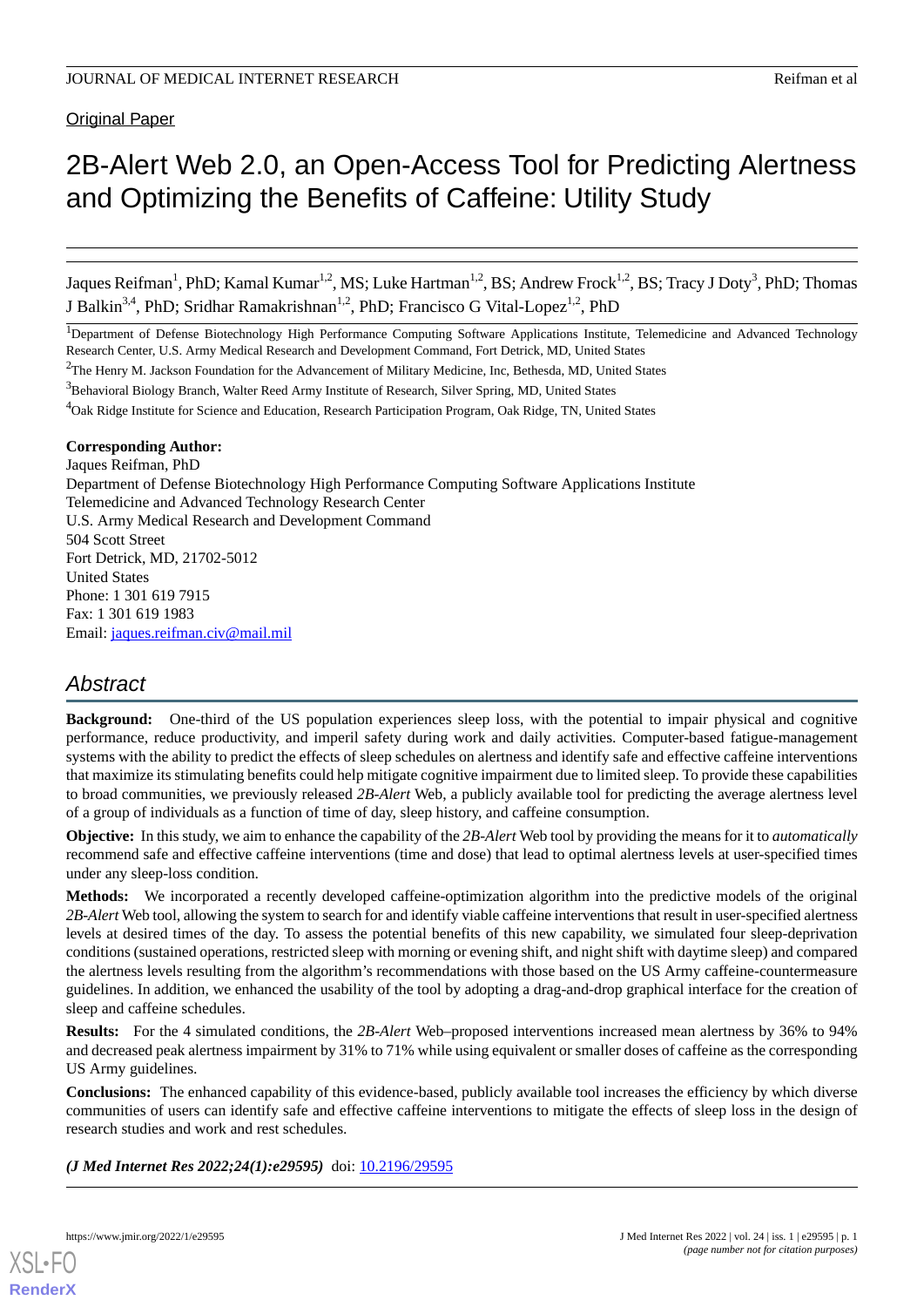#### **KEYWORDS**

alertness-prediction model; caffeine intervention; neurobehavioral performance; psychomotor vigilance test; PVT; sleep loss

## *Introduction*

#### **Background**

Previously, we developed and publicly released the *2B-Alert* Web application [[1\]](#page-8-0), allowing users to compare and contrast predictions of alertness levels based on the psychomotor vigilance test (PVT) for a group of individuals as a function of time of day, sleep and wake schedule, and caffeine dose [[2\]](#page-8-1). Over the last 15 years, our group at the US Army incrementally developed and enhanced mathematical models that form the core of the *2B-Alert* Web tool. At each developmental step, we created models with additional capabilities and independently validated the model predictions using an array of studies that investigated different sleep-deprivation conditions [[3](#page-9-0)[-8](#page-9-1)]. In total, we have assessed the model predictions for nearly 1200 participants from more than 50 laboratory and field studies. The study conditions ranged from sleep extension (10 h [hours] in bed) to chronic sleep restriction (3-7 h of sleep per night) to total sleep deprivation (TSD; up to 88 h of continuous wakefulness), with several studies performed to investigate the recuperative effects of caffeine administered in both single and multiple doses (50-600 mg), under a variety of sleep and wake schedules.

To date, the *2B-Alert* Web tool has nearly 25,000 registered users from 144 countries, with more than 1800 users from 54 countries accessing the site ≥2 times in the last 12 months and a daily average of 26 log-ins. This is the only publicly available tool of its kind. Here, we describe an enhanced version of the tool, which has the added capability of automatically suggesting caffeine interventions (time and dose) to optimize alertness levels for desired (user-specified) times of day. For any particular combination of user-defined sleep and wake schedule, desired peak-alertness periods, maximum alertness-impairment threshold during these periods, and maximum total caffeine consumption in a 24-h period, the updated tool generates an optimal and safe caffeine-dosing schedule. Specifically, the algorithm generates schedules that use the least amount of caffeine to achieve a user-defined alertness level or achieve *maximum* alertness levels for a user-defined amount of caffeine [[9\]](#page-9-2). This capability would be particularly important during sleep-deprivation conditions because it maximizes the utility of caffeine as a fatigue countermeasure.

#### **Caffeine-Optimization Algorithm**

To attain this functionality, we incorporated a recently developed caffeine-optimization algorithm [\[9](#page-9-2)] with the predictive models [[7](#page-9-3)[,8\]](#page-9-1) of the original *2B-Alert* Web application [[2\]](#page-8-1). Previously, the tool predicted alertness levels for user-defined sleep and wake and caffeine schedules but required multiple trial-and-error simulations when the user wanted to determine a caffeine schedule that resulted in peak alertness levels during desired wake periods. In the new, enhanced version, this process is performed automatically, leading to a more effective means to identify safe caffeine interventions to guide the design of work and rest schedules and caffeine studies. Using this new capability of the tool, we demonstrated that, compared with the US Army guidelines for the use of caffeine as a countermeasure to sleep deprivation [\[10](#page-9-4)], the *2B-Alert* Web–proposed interventions increased mean alertness by 36% to 94% and decreased peak impairment by 31% to 71% while using equivalent or smaller doses of caffeine. In addition, we enhanced the usability of the tool by adopting a drag-and-drop graphical interface for the creation of sleep and caffeine schedules.

# *Methods*

#### **Original and Updated Capabilities**

The enhanced *2B-Alert* Web tool predicts PVT performance, a measure of alertness and sustained attention, for a typical individual (as determined from group data) as a function of time of day, sleep and wake schedule, and caffeine consumption (dose and time). It offers the capability to accomplish the following:

- Compare and contrast the effects of different sleep and wake and caffeine schedules on alertness.
- Automatically identify caffeine interventions that lead to the desired alertness levels at the desired times of day.

For the former capability, which is also offered in the original tool [[2](#page-8-1)], it provides alertness-level (ie, PVT) predictions for a given sleep and wake and caffeine schedule [\(Figure 1\)](#page-2-0). Now, the updated tool offers the optional capability to automatically identify the optimal time and dose of caffeine consumption that lead to the desired, user-defined alertness outcomes. For (1) a specified sleep and wake schedule, (2) desired periods of peak alertness, (3) maximum acceptable alertness-impairment threshold during peak-alertness periods, and (4) maximum total caffeine consumption over a 24-h running period, the tool provides caffeine timing and dosing suggestions to achieve peak alertness at the desired times to the extent allowed by the limit on caffeine consumption [\(Figure 2\)](#page-2-1).

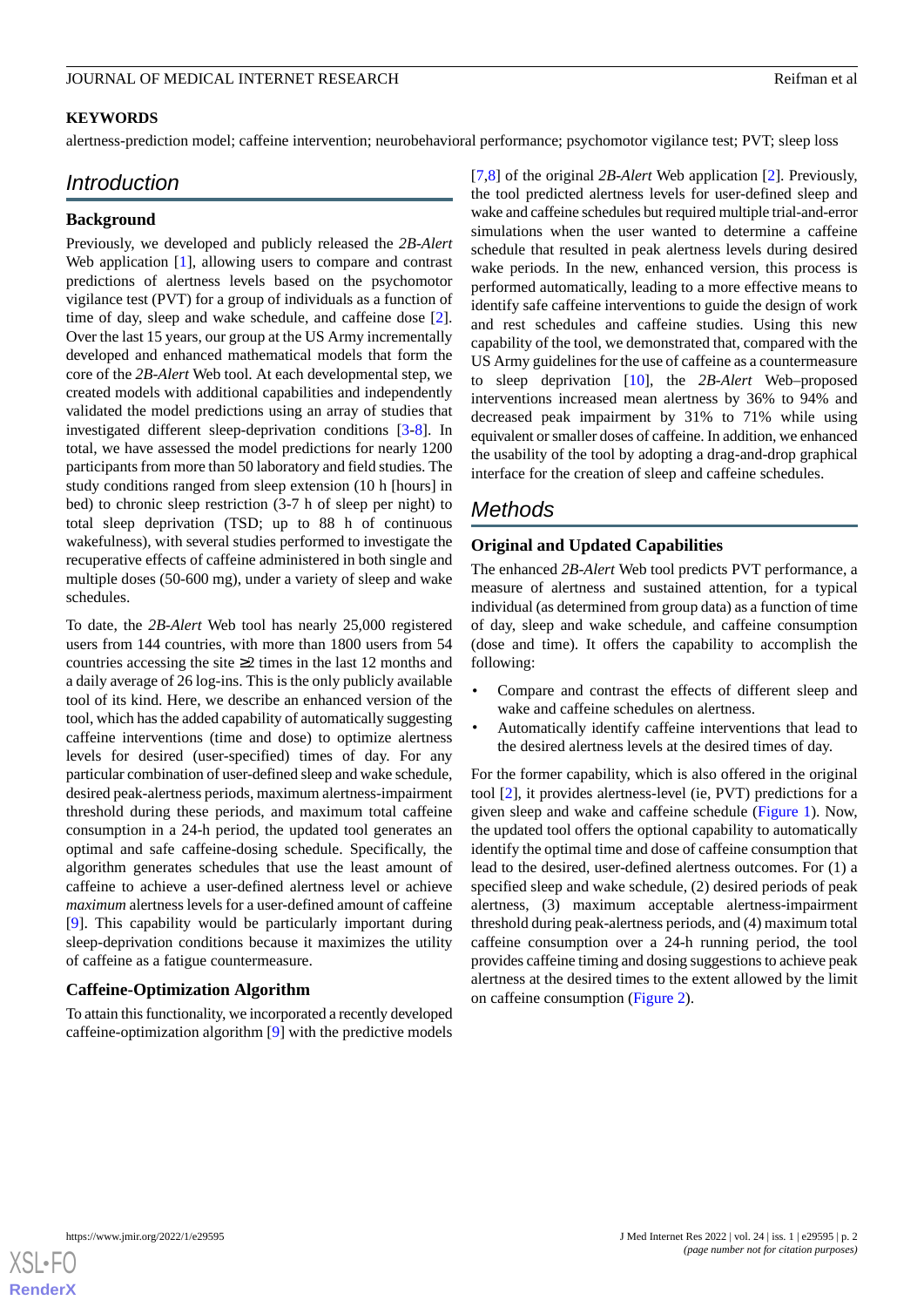<span id="page-2-0"></span>**Figure 1.** Log-in screen of the *2B-Alert* Web application. This initial screen is preloaded with 3 sleep and caffeine schedules. The yellow background indicates the selected schedule (5 h per night sleep). Users select a schedule by clicking on it and add sleep and caffeine episodes by dragging and dropping the corresponding icon at the top of the screen onto the schedule timeline. The colors of the alertness-impairment prediction plots match those of the names of the corresponding schedules, and users select through a drop-down menu one of three predicted alertness outcome statistics for the psychomotor vigilance test: mean response time (shown), mean speed, or number of lapses >500 ms for a 10-minute psychomotor vigilance test. Users can obtain brief descriptions of the graphical interface functionalities by hovering over the various buttons with the computer mouse. A more comprehensive description is available in the user guide accessible by pressing the Help button at the upper right-hand corner of the page. h: hours.





<span id="page-2-1"></span>**Figure 2.** Caffeine-optimization screen. Clicking on the *Obtain Optimal Caffeine Schedule* checkbox at the bottom of the right-hand panel in [Figure](#page-2-0) [1](#page-2-0) takes users to the caffeine-optimization screen shown here, and unchecking the box returns users to the prediction screen in [Figure 1.](#page-2-0) From this screen, users can define periods of peak alertness by dragging and dropping the green icon at the top of the page onto the selected schedule and obtain caffeine schedules that result in desired alertness levels for the user-specified peak-alertness periods. The Advanced Options checkbox (lower right-hand panel) allows users to specify thresholds in the optimization algorithm for total caffeine in a running 24-h period and alertness-impairment levels during periods of peak alertness. h: hours.



 $XS$  • FO **[RenderX](http://www.renderx.com/)**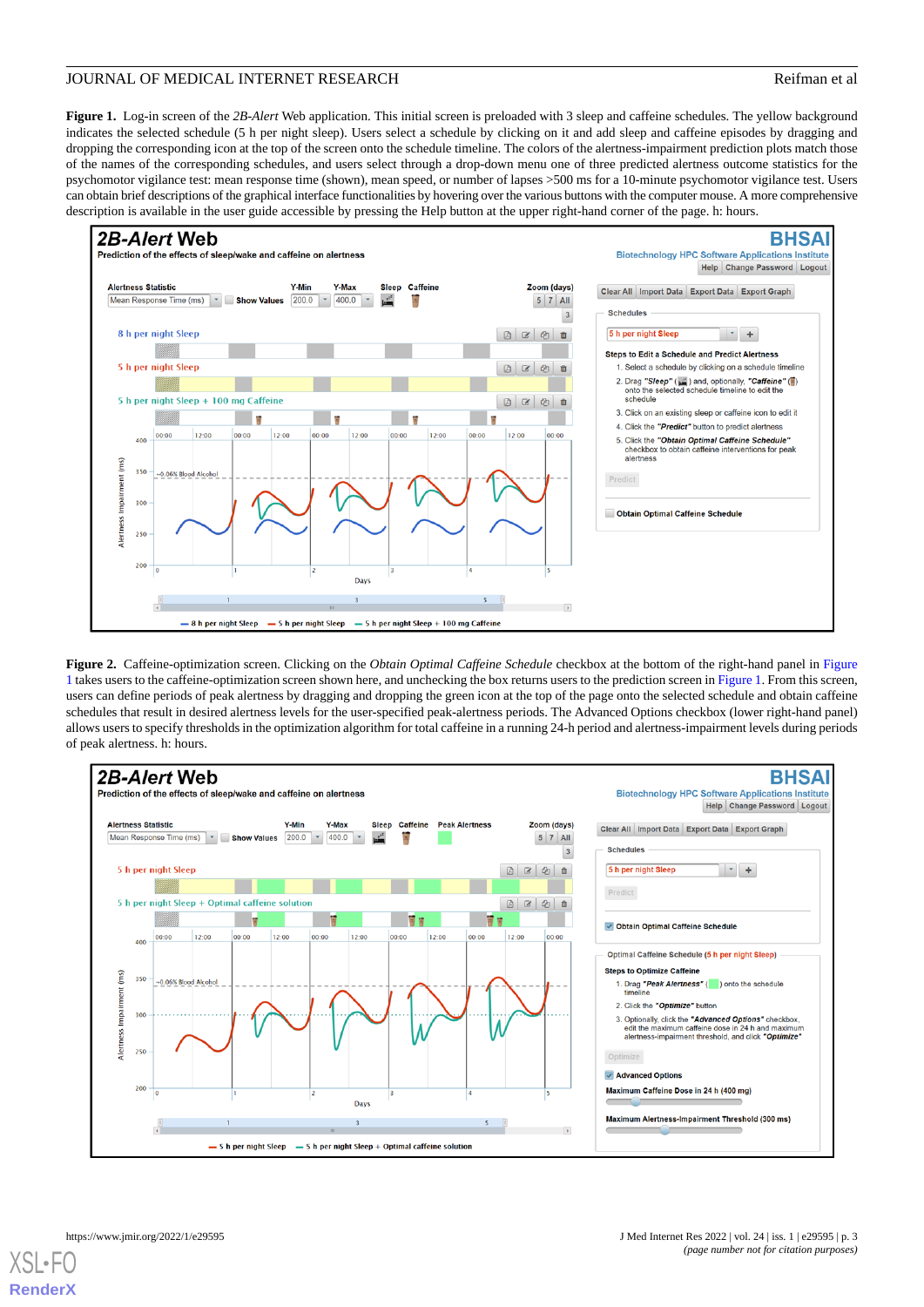# **Overview of the 2B-Alert Web Tool**

Upon user log-in, the tool provides brief stepwise instructions on how to select, edit, and add sleep and caffeine episodes to a schedule and make predictions [\(Figure 1](#page-2-0), right-hand panel). Similarly, when the user navigates to the caffeine optimization screen by clicking the *Obtain Optimal Caffeine Schedule* checkbox at the bottom of the right-hand panel in [Figure 1,](#page-2-0) the tool also provides brief stepwise instructions on how to create peak alertness periods, obtain an optimal caffeine schedule, and how to edit the alertness-impairment threshold and the maximum total caffeine consumption over a 24-h running period ([Figure](#page-2-1) [2,](#page-2-1) right-hand panel). In addition, users can obtain brief descriptions of the functionalities of the various interaction-enabled buttons of the graphical interface by hovering over the buttons with a mouse. When the user clicks on the *Help* button in the upper right-hand corner of the display window, the system displays a user guide, which provides a comprehensive description of the functionalities of the system to facilitate assimilation of the *2B-Alert* Web tool.

#### **Comparing and Contrasting Different Sleep and Caffeine Schedules**

The *2B-Alert* Web tool can be used to compare and contrast the effects of different schedules on alertness. A schedule is defined by a series of sleep episodes and caffeine episodes spanning a period of up to 30 days (note that all day and time entries are for the same time zone). In turn, a sleep episode is defined by start and end days and times, whereas a caffeine episode is defined by the day, time, and dose of caffeine, with the dose entered manually or selected from a drop-down list of more than 30 popular caffeine-containing products. Upon user log-in, the tool displays three preloaded schedules: *8 h per night sleep*, *5 h per night sleep*, and *5 h per night sleep + 100 mg caffeine*, with the middle schedule (yellow background) selected, as shown in the screenshot of the *2B-Alert* Web tool interface ([Figure 1\)](#page-2-0).

The user can modify an existing schedule or create a new schedule. For an existing schedule, users may view and edit the day and time of sleep episodes (gray icons) as well as caffeine-dose episodes (cup icons) by clicking on the corresponding icon. For example, when the user clicks on the sleep icon of the selected schedule in [Figure 1](#page-2-0) (*5 h per night sleep*), a pop-up window displays the start and end days of the sleep episode, along with the start (01:00) and end (06:00) times. Users may also add sleep and caffeine episodes by dragging and dropping the corresponding icon located above the schedules onto the timeline of the selected schedule. Users may select a schedule by clicking on its timeline or by choosing it from the drop-down list of preloaded timelines under *Schedules* on the right-hand side of the figure. The four buttons, from left to right, on the upper right-hand side of each schedule timeline allow users to export the schedule as a PDF file, change the schedule name, save a schedule with the same or a different name, or delete the schedule, respectively.

To create a new schedule, the user clicks the plus button to the right of the Schedule drop-down menu [\(Figure 1,](#page-2-0) right-hand panel) and then adds sleep and caffeine episodes. Alternatively, a schedule can be imported from a Microsoft Excel file ([Figure](#page-2-0)

[XSL](http://www.w3.org/Style/XSL)•FO **[RenderX](http://www.renderx.com/)** [1,](#page-2-0) *Import Data*) using a predefined format. Each generated or edited schedule can be saved with a user-defined name and exported as a PDF file ([Figure 1](#page-2-0), left-most of the 4 buttons on the upper right-hand side of this schedule's timeline). The system supports up to 5 schedules and plots per session, where users can hide (or unhide) plots from view by clicking on the corresponding schedule name below the x-axis scroll bar. If the interface is loaded with 5 schedules, to create a new schedule, the user should delete an existing one.

The predicted alertness impairment for each schedule can be compared in the graph below the schedules. [Figure 1](#page-2-0) shows the 3 corresponding predictions for the 3 preloaded schedules using the mean response time (RT; in ms) PVT statistic, from *day 0* through *day 4* of the 4-day schedule, which starts on *day 1* and lasts until the start of the sleep episode on *day 5*. The plots allow for the comparison of the effects of different sleep durations on alertness (eg, 5 h vs 8 h of sleep per night), as well as for the assessment of the beneficial effects of caffeine countermeasures (eg, 5 h per night of sleep with and without 100 mg of daily caffeine at 08:00). The displayed plots can be saved in an image file using the *Export Graph* button, and the numerical values for each of the 3 predicted statistics can be exported into an Excel file, along with the corresponding sleep and wake and caffeine schedules ([Figure 1,](#page-2-0) *Export Data*). This allows users to import and reuse schedules in a future session because the system does not save schedules or their predictions on the web (the system erases all data when the user logs out).

In addition to the mean RT, the user can select to display the plots of alertness-impairment predictions for two other PVT statistics: mean speed (average of the reciprocal of RT; in 1/s) and number of lapses (number of RTs >500 ms). The statistics are for a 10-minute test and are selected from the *Alertness Statistic* drop-down menu located above the schedules ([Figure](#page-2-0) [1\)](#page-2-0). To map PVT statistics into a more broadly understood metric of vigilance deficits, we used the findings from Dawson and Reid [\[11](#page-9-5)] and Williamson et al [\[12](#page-9-6)] to obtain an equivalence between PVT alertness-impairment values and blood alcohol concentrations (BACs). We estimated that a mean RT of 339 ms attained after 19 h of continued wakefulness corresponded to a 0.06% BAC [\(Figure 1,](#page-2-0) horizontal dashed gray line) and that a mean RT of 458 ms attained after 24 h of continuous wakefulness corresponded to a 0.08% BAC. For context, driving at BACs of 0.06% and 0.08% increase the risk of causing a traffic accident by 2- and 3-fold, respectively, compared with control drivers [[13,](#page-9-7)[14](#page-9-8)].

### **Automatic Identification of Caffeine Interventions**

To automatically identify caffeine interventions that lead to desired alertness levels for a selected sleep and wake schedule, the user should click the *Obtain Optimal Caffeine Schedule* checkbox at the bottom of the right-hand panel in [Figure 1](#page-2-0), which takes users to another graphical interface ([Figure 2\)](#page-2-1). In this interface, the user can add a desired period of peak alertness (start and end days and times), which is a required input, to the schedule. This is achieved by dragging and dropping the *Peak Alertness* icon (green icon) located above the schedules onto the timeline [\(Figure 2](#page-2-1)). Next, clicking the *Optimize* button in the lower right-hand panel will generate the optimal caffeine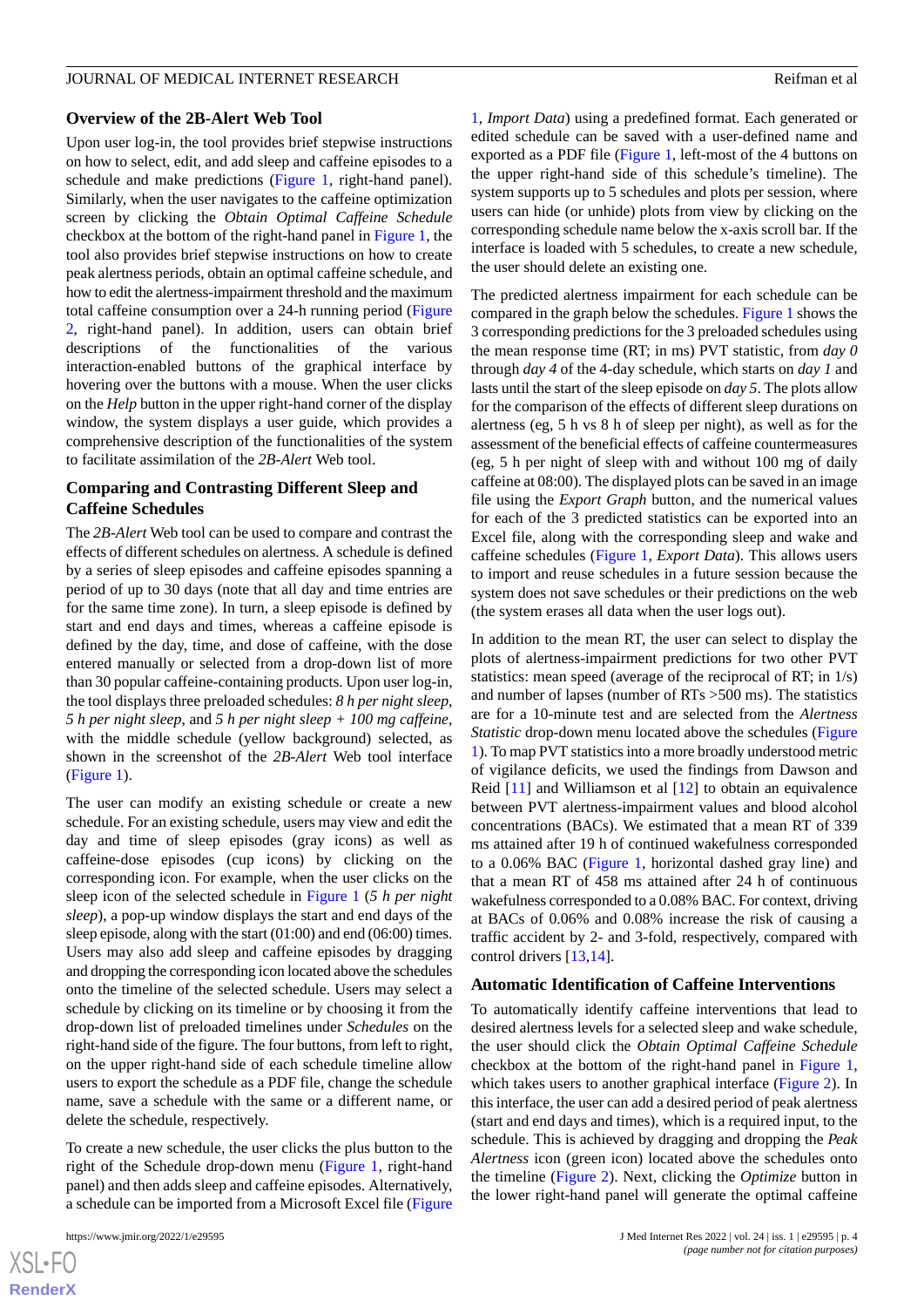schedule and display the corresponding alertness-impairment prediction. For the selected schedule shown in [Figure 1](#page-2-0) (*5 h per night sleep*), these steps resulted in the identification of the optimal caffeine intervention named *5 h per night Sleep + Optimal caffeine solution* in [Figure 2](#page-2-1) and the corresponding alertness-impairment prediction plot. In this case, peak-alertness periods from 08:00 to 16:00 for *day*s *1* to *4* required a single caffeine dose at 07:00 of 100 mg on *day 1* and 200 mg on *day 2* and two doses at 07:00 and 10:00 of 200 mg and 100 mg, respectively, on *day*s *3* and *4* (see Figure S1 in [Multimedia](#page-8-2) [Appendix 1](#page-8-2) for details; larger cup icons indicate larger caffeine doses). Optionally, the *Advanced Options* checkbox at the bottom of the lower right-hand panel allows users to set thresholds for maximum total caffeine in a 24-h period (100-1500 mg; default 400 mg) and the maximum alertness-impairment level (RT ranging from 150-500 ms; default 300 ms) by dragging the sliders to the desired values ([Figure 2\)](#page-2-1). As described previously, users can rename, save, delete, and export the updated schedule, as well as save the displayed plot as an image file. Unchecking the *Obtain Optimal Caffeine Schedule* in the upper right-hand panel takes users back to the prediction graphical interface [\(Figure 1\)](#page-2-0).

#### **Initial Conditions and Assumptions**

We formulated the predictive model in the *2B-Alert* Web tool so that alertness is an inversely related function of sleep debt, which accumulates over days with  $\leq 8$  h of sleep per day [\[5](#page-9-9),[7](#page-9-3)[,8](#page-9-1)] but decreases for sleep durations of >8 h per day. We initialized the tool so that on day *0* there is no sleep debt after 8 h of sleep (23:00-07:00). However, if sleep debt is nonzero, users need to enter up to 7 days of sleep history at the beginning of the schedule (sleep episodes >7 days old have negligible influence on near-future alertness [[5,](#page-9-9)[7](#page-9-3),[8\]](#page-9-1)).

We assumed that the restorative effect of caffeine depends on the alertness level; that is, for a given caffeine dose, the larger the alertness impairment, the greater the beneficial effect of caffeine [\[15](#page-9-10),[16\]](#page-9-11), where the magnitude of the benefit depends on the impairment level, the caffeine dose, and the residual concentration of caffeine from previous doses.

For the automatic identification of caffeine interventions that optimize alertness levels, we formulated the optimization problem so that, for the desired periods of peak alertness, the algorithm seeks caffeine-intervention solutions that equally weigh the cumulative deficit above the maximum

alertness-impairment threshold and the peak alertness-impairment level [\[9](#page-9-2)]. To obtain practical and safe solutions, we added the following constraints: (1) caffeine doses to be restricted to 100 mg, 200 mg, or 300 mg; (2) dosing to occur on the hour; (3) the minimum time period between doses to be 2 h; and (4) the cumulative caffeine concentration in the blood to be below the maximum level achieved by a single 400-mg dose [\[17](#page-9-12)]. The optimization algorithm finds solutions in a matter of seconds by generating and assessing only caffeine schedules that are likely to reduce alertness impairment [[9\]](#page-9-2). The tool attempts to find solutions that use the least amount of caffeine, while meeting the imposed constraints. However, in certain cases, even when using the maximum amount of caffeine, it may not be possible to obtain solutions that reduce the alertness impairment below the maximum impairment threshold. To obtain solutions with lower alertness impairment, users may increase the maximum total caffeine consumption in a 24-h period ([Figure 2](#page-2-1), *Advanced Options*). Alternatively, the near-optimal *2B-Alert* Web solution provides a good starting point for manual exploration of additional caffeine interventions that are potentially more effective but likely violate specified constraints.

#### **Simulations to Assess the Optimization Algorithm**

To assess the efficacy and potential benefits of the automated caffeine interventions proposed by the *2B-Alert* Web algorithm, we performed 4 simulations encompassing the three circumstances under which caffeine countermeasures are considered by the US Army guidelines [\[10](#page-9-4)]: sustained operations, restricted sleep, and night shift. [Table 1](#page-5-0) summarizes the US Army guidelines for the use of caffeine as a countermeasure to sleep deprivation and the simulated conditions, including the sleep-deprivation schedules and the assumed periods of peak alertness. For example, for the sustained operations scenario in condition 1, we simulated a 30-h TSD challenge from 07:00 on *day1* to 13:00 on *day2* and arbitrarily assumed a 13-h peak-alertness period from 00:00 to 13:00 on *day2* and a maximum alertness-impairment threshold of 270 ms ([Figure 3](#page-5-1)), which corresponds to the maximum alertness impairment under well-rested conditions (ie, habitual sleep of 8 h per day). Then, we used the tool to obtain an optimal caffeine schedule and compared the resulting alertness impairment with that obtained by using the US Army guidelines. Figures S2-S7 in [Multimedia Appendix 1](#page-8-2) provide details for the simulations of conditions 2-4.

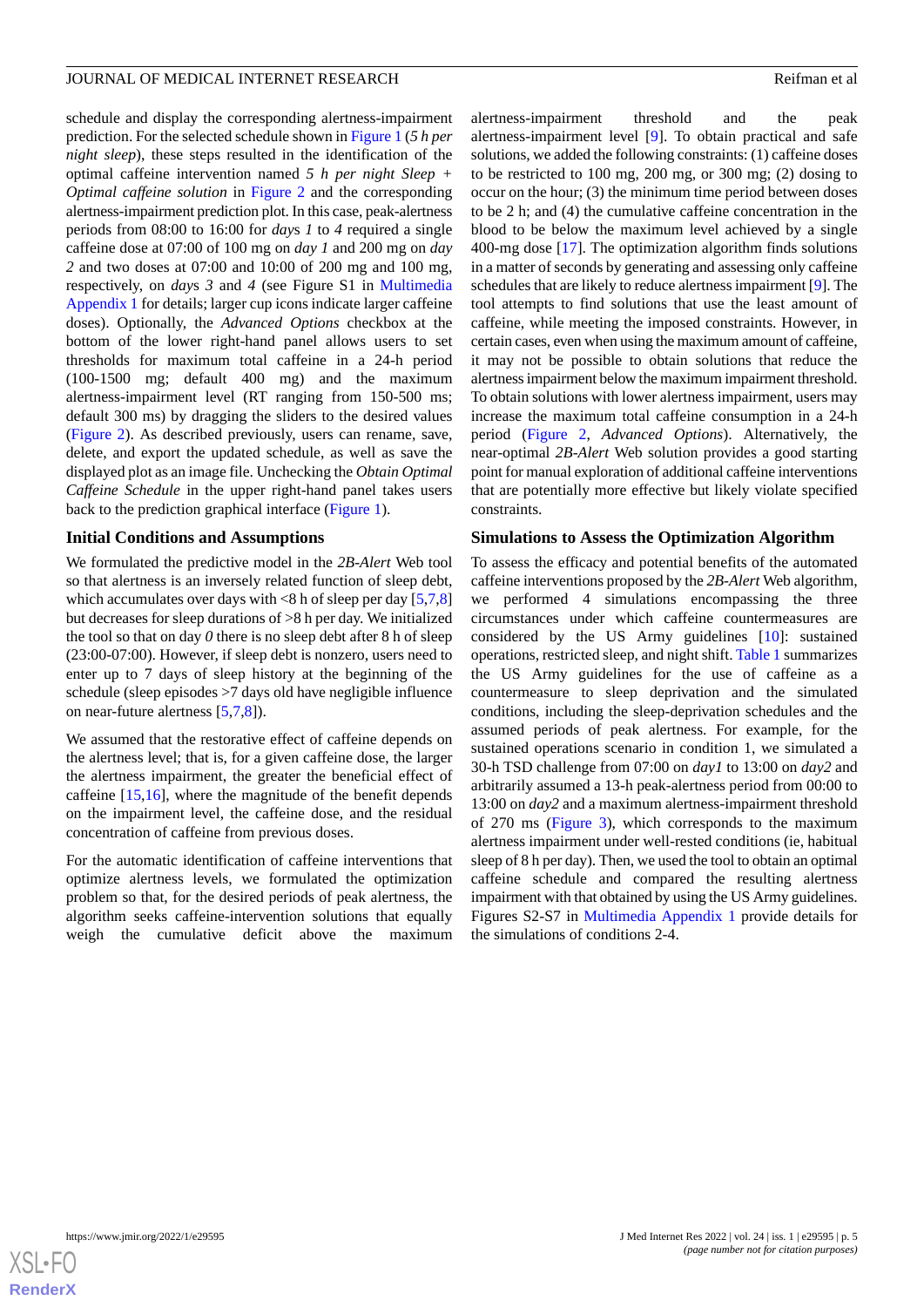<span id="page-5-0"></span>Table 1. Summary of the US Army guidelines for the use of caffeine as a countermeasure to sleep deprivation, simulated conditions (including type of sleep challenge, sleep schedule, and desired period of peak alertness), and recommended caffeine countermeasures based on the guidelines and the *2B-Alert* Web optimization algorithm.

| Condition                        | Army caffeine guideline             | Sleep schedule           | Peak-alertness peri-<br>od | Countermeasure recommendation |                            |
|----------------------------------|-------------------------------------|--------------------------|----------------------------|-------------------------------|----------------------------|
|                                  |                                     |                          |                            | Army                          | 2B-Alert Web               |
| 1. Sustained operations: $30 ha$ | 200 mg every 4 h as need-           | $N/A^b$                  | $00:00-13:00$ on day       | 800 mg in 4 doses             | 800 mg in 4 doses          |
| of total sleep deprivation       | ed, starting at 00:00               |                          | 2                          | (Figure 4A)                   | (Figure 4B)                |
| 2. Chronic sleep restriction:    | 200 mg upon awakening.              | $01:00-06:00$ for 5 days | $08:00-16:00$ for 5        | $2000$ mg in 10 dos-          | $1900$ mg in 13 dos-       |
| morning shift                    | $200 \text{ mg } 4 \text{ h}$ later |                          | days                       | es (Figure $S3A^c$ )          | es (Figure $S3B^c$ )       |
| 3. Chronic sleep restriction:    | 200 mg upon awakening,              | $01:00-06:00$ for 5 days | $15:00-23:00$ for 5        | $2000$ mg in 10 dos-          | $1700$ mg in 11 dos-       |
| evening shift                    | $200 \text{ mg } 4 \text{ h}$ later |                          | days                       | es (Figure $S5Ac$ )           | es (Figure $S5B^c$ )       |
| 4. Night shift with daytime      | 200 mg at the beginning of          | 20:00 to 22:00 and 10:00 | $00:00$ to $08:00$ for     | $1000$ mg in 5 doses          | $1000$ mg in 5 doses       |
| sleep                            | the shift                           | to $15:00$ for 5 days    | 5 days                     | (Figure $S7Ac$ )              | (Figure S7B <sup>c</sup> ) |

<sup>a</sup>h: hours.

<span id="page-5-1"></span><sup>b</sup>N/A: not applicable.

<sup>c</sup>See Figures S3, S5, and S7 in [Multimedia Appendix 1](#page-8-2).

**Figure 3.** *2B-Alert* Web tool versus US Army caffeine recommendations for sustained operations (condition 1 in [Table 1](#page-5-0)). Comparison of the effects of caffeine countermeasures as recommended by the US Army guidelines (top schedule) versus those automatically identified by the *2B-Alert* Web tool (bottom schedule) for 30 h of TSD with a user-defined peak alertness period ranging from midnight to 13:00 on day 2. Although neither solution was capable of maintaining alertness below the selected 270-ms impairment threshold with 800 mg of caffeine, the tool's solution (green line) avoided impairment levels surpassing the 0.06% blood alcohol concentration equivalence level. During the 13 h of peak alertness, it also reduced the mean alertness impairment by 56% and the peak alertness impairment by 36% ([Table 2](#page-7-0)). h: hours; TSD: total sleep deprivation.



#### **Alertness Improvement Metrics**

To quantify the potential benefit of the caffeine-optimization algorithm, we used two metrics: mean alertness impairment and peak alertness impairment, each computed over the desired periods of peak alertness. The mean alertness impairment accounts for the overall impairment level across the peak alertness periods, whereas the peak alertness period captures acute levels of impairment over short periods of time during the peak alertness periods. For the mean RT PVT metric used

in our simulations, we defined the mean alertness impairment (in ms) as the ratio of the area of the predicted alertness impairment above the selected maximum alertness-impairment threshold to the duration of the peak alertness periods. Similarly, we defined the peak alertness impairment (in ms) as the maximum mean RT over all periods of desired peak alertness minus the selected maximum alertness-impairment threshold. In addition, we computed the total time (in h) that the predicted alertness impairment was above the 0.06% BAC threshold during the peak alertness periods as a measure of time for which



[XSL](http://www.w3.org/Style/XSL)•FO **[RenderX](http://www.renderx.com/)**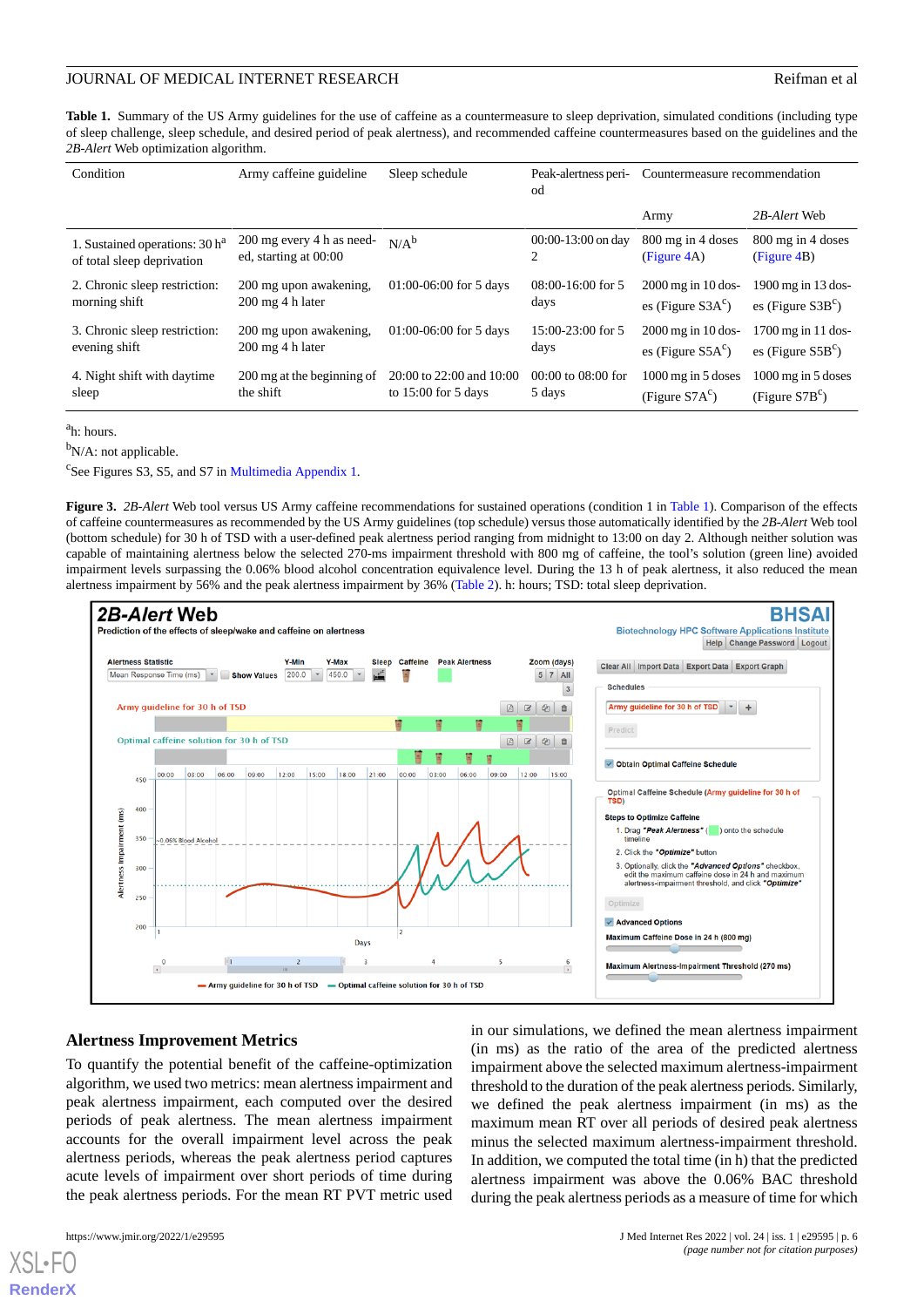an individual is at an increased risk of making a mistake because of deficits in alertness.

#### **System Architecture**

The overall software architecture of the updated *2B-Alert* Web tool was unchanged from the original release except for the overhaul of the graphical user interface and the use of updated versions of the underlying software technologies. We hosted the tool on an Apache Tomcat web server and provided access through a secure service over HTTP Secure. We used a three-tier architecture consisting of (1) a PostgreSQL database server, which stores user account information; (2) a controller, which provides access to the alertness-prediction model and caffeine-optimization algorithm and implements the functionalities required to create and manage multiple predictions and optimizations; and (3) an interaction-enabled user interface, which provides the ability to create schedules by dragging and dropping sleep, caffeine, and peak-alertness episodes onto the schedule timeline; show and hide plots; and dynamically zoom into and out of plots. The system runs without any plugins and is accessible through multiple web browsers, including Internet Explorer version 11, Chrome version 74, and Firefox version 67, or earlier versions thereof.

#### **Access and Privacy**

The *2B-Alert* Web tool is freely available to registered users through a secure web browser. Registration consists of users providing their name, email address, and affiliation, after which they receive a confirmation email with a username and password, which can be changed. The system erases all simulated schedules and results when the user logs out, providing user privacy and maintaining data confidentiality.

#### *Results*

#### <span id="page-6-0"></span>**Potential Benefits of the 2B-Alert Web Caffeine-Optimization Algorithm**

 $(B)$ 

To demonstrate the potential benefit of the *2B-Alert* Web caffeine-optimization algorithm, we compared the effects of

**Figure 4.** Sleep schedule, peak-alertness schedule, and caffeine recommendations for the results depicted in [Figure 3](#page-5-1): (A) US Army guidelines and (B) optimal caffeine solution automatically generated by the *2B-Alert* Web tool. Users export this information as PDF files by clicking on the left-most of the 4 buttons on the upper right-hand side of each schedule's timeline in [Figure 3](#page-5-1). h: hours; TSD: total sleep deprivation.

| <i>Schedule:</i> Army guideline for 30 h of 1SD |       |                       |          |  |  |  |  |  |
|-------------------------------------------------|-------|-----------------------|----------|--|--|--|--|--|
|                                                 | Sleep | <b>Peak Alertness</b> | Caffeine |  |  |  |  |  |
| Start                                           | End   | Start<br>End          |          |  |  |  |  |  |

| End<br>Start |       | Start |       | End         |       |               |       |     |       |           |
|--------------|-------|-------|-------|-------------|-------|---------------|-------|-----|-------|-----------|
| Dav          | Time  | Dav   | Time  | $\bf{D}$ av | Time  | <b>Day</b>    | Time  | Dav | Time  | Dose (mg) |
|              | 23:00 |       | 07:00 | ∍           | 00:00 | $\mathcal{L}$ | 13:00 | C   | 00:00 | 200       |
|              | 13:00 |       | 17:00 |             |       |               |       |     | 04:00 | 200       |
|              |       |       |       |             |       |               |       |     | 08:00 | 200       |
|              |       |       |       |             |       |               |       |     | 12:00 | 200       |

#### Schedule: Optimal caffeine solution for 30 h of TSD

| <b>Sleep</b> |              |     | <b>Peak Alertness</b> |     |       |     | Caffeine |     |       |           |
|--------------|--------------|-----|-----------------------|-----|-------|-----|----------|-----|-------|-----------|
|              | <b>Start</b> |     | End                   |     | Start | End |          |     |       |           |
| Dav          | Time         | Day | Time                  | Day | Time  | Day | Time     | Dav | Time  | Dose (mg) |
| $\Omega$     | 23:00        |     | 07:00                 | 2   | 00:00 | 2   | 13:00    | 2   | 02:00 | 300       |
| 2            | 13:00        | 2   | 17:00                 |     |       |     |          | 2   | 04:00 | 200       |
|              |              |     |                       |     |       |     |          | 2   | 07:00 | 200       |
|              |              |     |                       |     |       |     |          | 2   | 09:00 | 100       |

[XSL](http://www.w3.org/Style/XSL)•FO **[RenderX](http://www.renderx.com/)**

caffeine countermeasures as recommended by the US Army guidelines [[10\]](#page-9-4) with those of the tool for the 4 conditions illustrated in [Table 1.](#page-5-0) For the sustained-operations scenario in condition 1 [\(Figure 3](#page-5-1)), the guideline recommended an initial 200-mg caffeine dose at midnight, followed by 200 mg every 4 h thereafter (at 04:00, 08:00, and 12:00) for a total of 800 mg over a 12-h span ([Figure 4A](#page-6-0)). [Figure 3](#page-5-1) shows the resulting alertness-impairment prediction plot in terms of the mean RT (red line). [Figure 3](#page-5-1) also shows the optimal caffeine schedule recommended by the tool and the associated alertness-impairment prediction plot (green line) for the same total amount of 800 mg of caffeine. [Figure 4B](#page-6-0), obtained by exporting the *Optimal caffeine solution for 30 h of TSD* schedule as a PDF, shows the numerical values of the optimal caffeine times and doses recommended by the tool. By suggesting caffeine interventions at different time intervals in varying doses of 100 mg, 200 mg, or 300 mg over a more compressed 7-h span during which time the circadian-mediated alertness deficits were greatest, the *2B-Alert* Web solution consistently kept impairment below the 0.06% BAC equivalence level during the entire peak-alertness period. In contrast, the US Army guideline solution was less effective, resulting in 3 time periods when alertness deficits exceeded the 0.06% BAC level for a total of 3.4 h above this threshold and impairment levels as high as 378 ms (270+108 ms) around 08:00 on *day 2* [\(Table 2](#page-7-0) and [Figure](#page-5-1) [3\)](#page-5-1). To provide a context of the significance of this difference, an individual following the US Army guidelines would have a 2-fold increased risk of causing a traffic accident during the 3.4-h period compared with substantially lower increase in risk with the tool's recommendations. Nevertheless, for a maximum of 800 mg of caffeine, neither recommendation was capable of maintaining alertness levels below the maximum user-defined threshold of 270 ms for most of the 13-h period of peak alertness.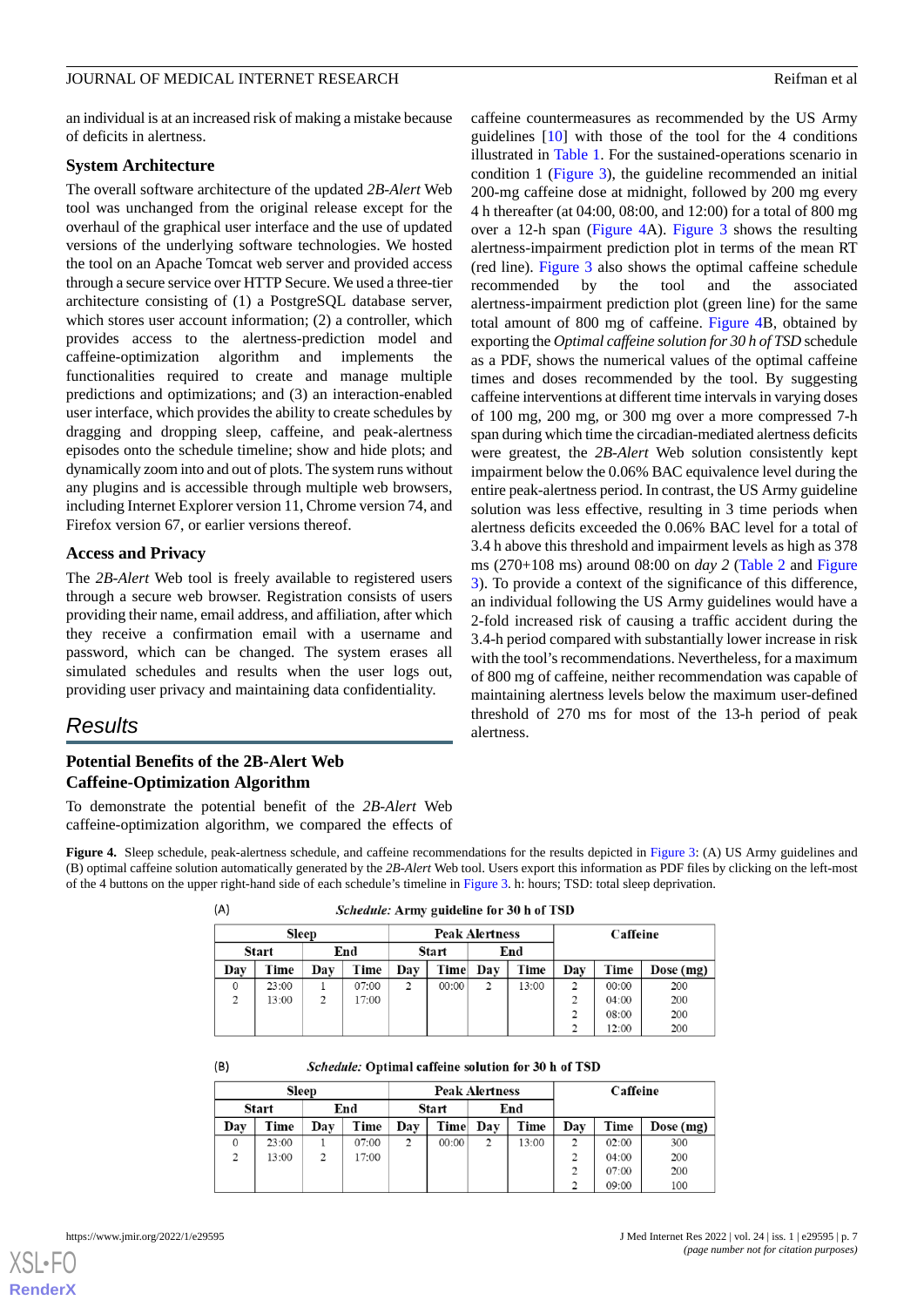<span id="page-7-0"></span>**Table 2.** Predicted alertness impairment during the selected peak-alertness periods for the 4 simulated sleep-challenge conditions in using caffeine recommendations from the US Army guidelines and the *2B-Alert* Web optimization algorithm. Both the mean alertness impairment and the peak alertness impairment are computed considering impairment above the user-specified maximum alertness-impairment threshold. Although the mean impairment was averaged over the corresponding peak-alertness periods in the simulated days, the peak impairment values correspond to the maximum impairment over the same periods. The tool improved the mean alertness on average by 59% (SD 25%) and peak alertness by 45% (SD 18%). The time durations for which the predictions reached impairment levels above the 0.06% blood alcohol concentration (BAC) equivalent are provided to help with interpretation of the results.

| Condition     | Mean alertness impairment (ms) |              | Improvement $(\%)$ | Peak alertness impairment (ms) |              | Improvement $(\%)$ |      | Time above 0.06% BAC<br>equivalent (h) |  |
|---------------|--------------------------------|--------------|--------------------|--------------------------------|--------------|--------------------|------|----------------------------------------|--|
|               | Army                           | 2B-Alert Web |                    | Army                           | 2B-Alert Web |                    | Army | 2B-Alert Web                           |  |
|               | 48                             | 21           | 56                 | 108                            | 69           | 36                 | 3.4  | 0.0                                    |  |
| $\mathcal{L}$ | 8                              | 4            | 50                 | 44                             | 25           | 43                 | 0.0  | 0.0                                    |  |
|               | 18                             |              | 94                 | 38                             | 11           | 71                 | 0.0  | 0.0                                    |  |
|               | 45                             | 29           | 36                 | 126                            | 87           | 31                 | 14.6 | 3.1                                    |  |

#### **Caffeine Recommendations**

Similarly, the *2B-Alert* Web caffeine recommendations for the sleep restriction conditions and the night shift with daytime sleep condition in [Table 1](#page-5-0) yielded superior results when compared with the US Army guidelines solutions. The tool's recommendations yielded larger improvements in mean alertness impairment and peak alertness impairment, while using the same or as much as 300 mg less caffeine than the US Army's recommendations ([Tables 1](#page-5-0) and [2](#page-7-0)). In condition 2, although the percentage improvement in mean alertness impairment was 50%, the absolute improvement averaged over the peak-alertness periods in the 5 simulated days was minimal (4 ms vs 8 ms). Given the limited amount of sleep deficit, the relatively narrow period of desired peak alertness (8 h per day), and the relatively large amount of consumed caffeine per day (400 mg), there were not enough degrees of freedom in this problem to demonstrate a considerable improvement of the optimization algorithm over the guidelines solution because it already provided near-optimal benefits. For related reasons, at times, the benefits achieved over peak-alertness periods came at the detriment of other wakefulness periods (eg, condition 3). Figures S2-S7 in [Multimedia Appendix 1](#page-8-2) provide detailed results for the simulations of conditions 2-4. Overall, our simulation results show that customized caffeine recommendations intended to enhance alertness during a specific time of the day consistently resulted in higher levels of alertness compared with suitable but generic recommendations.

# *Discussion*

#### **Principal Findings**

We have enhanced the publicly available *2B-Alert* Web tool to automatically identify caffeine interventions that safely optimize alertness within selected time periods for any user-specified sleep and wake schedule. Users can use the tool to compare and contrast the effects of different sleep and wake and caffeine schedules on the alertness of a group of individuals and to automatically identify safe caffeine interventions to achieve and sustain desired alertness levels for desired times of day. To achieve this added capability, we integrated a well-validated mathematical model, which predicts alertness impairment levels based on the PVT as a function of time of day, sleep and wake

schedule, and caffeine consumption, with a recently developed caffeine-optimization algorithm, which identifies the minimum amount of caffeine required to restore alertness levels, while imposing multiple operational and safety constraints (some of which can be modified by the user). The *2B-Alert* Web tool synthesizes decades of sleep-physiology and mathematical modeling research by the US Army into an open-access practical tool that should find value in research and operational communities.

To demonstrate the potential benefits of automatically identifying caffeine recommendations that safely optimize alertness for desired time periods, we simulated four conditions of military relevance reflective of sustained operations, restricted sleep (with morning and evening shifts), and night shift with daytime sleep ([Table 1\)](#page-5-0). Next, we compared the resulting alertness impairment levels by considering the US Army guidelines for the use of caffeine as a countermeasure to sleep deprivation [\[10](#page-9-4)] against those automatically obtained by using the newly implemented caffeine optimization capability [\[9](#page-9-2)] provided by the tool. The results show that the tool consistently provides solutions with greater improvements in mean alertness impairment (by 36% to 94%; mean 59%, SD 25%) and peak alertness impairment (by 31% to 71%; mean 45%, SD 18%), while using the same or as much as 300 mg less caffeine than the US Army's recommendations [\(Table 2\)](#page-7-0). Although the extent of such benefits varies as a function of sleep and wake schedule, time and duration of desired peak alertness periods, acceptable alertness-impairment threshold, and maximum total amount of caffeine consumption, the results also demonstrate that the customized caffeine recommendations provided by this new capability are superior to generic, *one-size-fits-all* guidelines.

#### **Limitations**

The tool has limitations. First, the predictive models that form the core of the *2B-Alert* Web application have only been validated for healthy, young adults of military age. The extent to which the tool is applicable to an older, heterogeneous cohort is not known. Second, the tool's predictions of alertness impairment are in fact surrogates for PVT statistics. Hence, whether such predictions also serve as surrogates for other neurocognitive measures of performance impairment remains to be investigated. Third, all sleep and caffeine times are assumed to be for the same time zone. The ability to predict

```
XS • F(
RenderX
```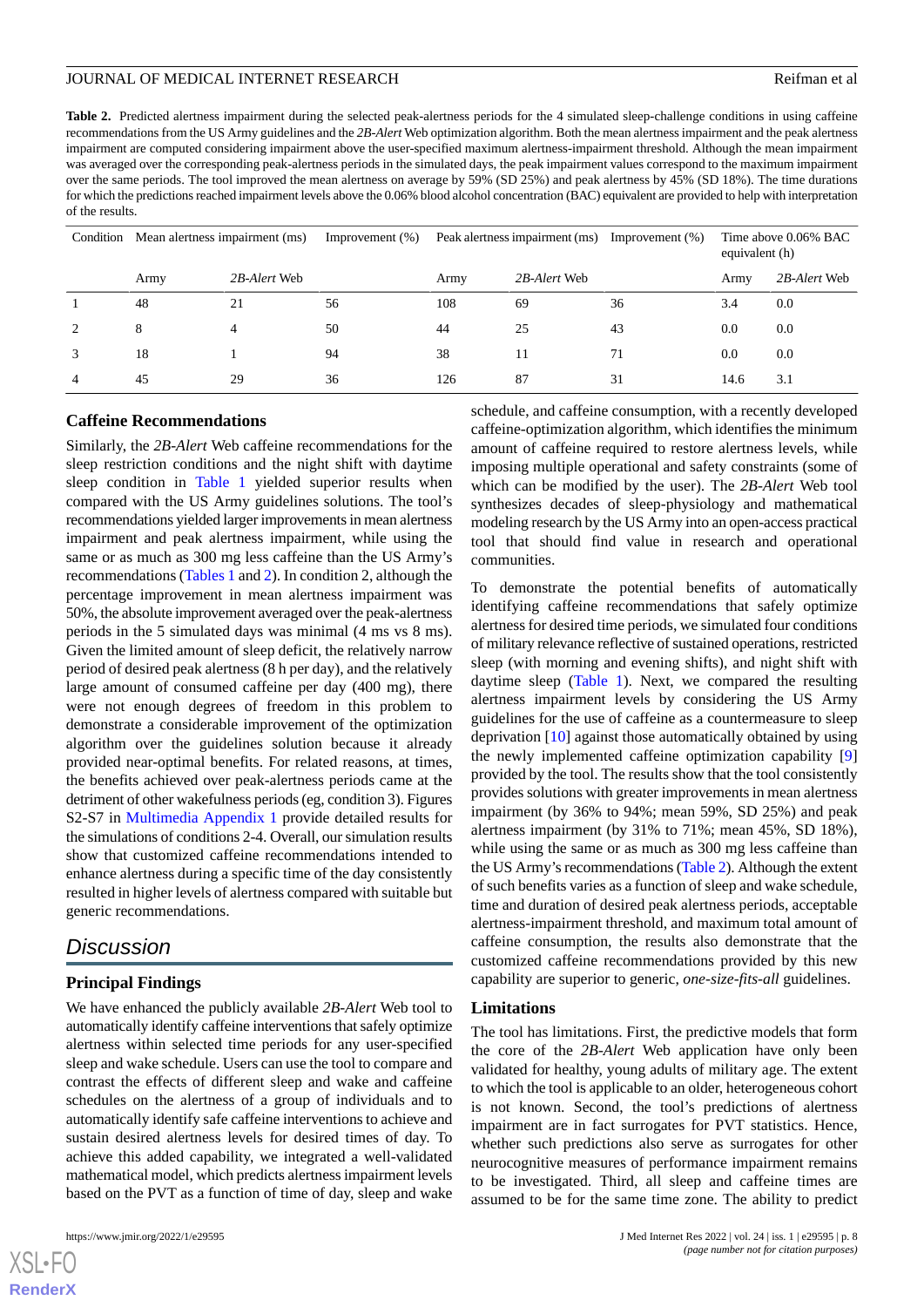alertness impairment involving transmeridian travel would require circadian-phase data across time zones, which we do not possess. Fourth, the *2B-Alert* Web tool does not account for the potential disruptive effect of caffeine when consumed soon before sleep episodes. In a future implementation, we could address this limitation by forbidding caffeine recommendations during certain times of the day. Fifth, the predictive models do not account for tolerance to caffeine. However, a sensitivity analysis of the caffeine-model component suggests that changes in model parameters to account for this effect have a very small impact on the predicted alertness [\[8\]](#page-9-1). Importantly, experimental observations indicate that the main determinant of the effect of caffeine on alertness is the impairment level, regardless of the caffeine tolerance level [\[15](#page-9-10),[16\]](#page-9-11), which is consistent with the model predictions.

Sixth, the tool has not been prospectively tested in military or civilian settings such as the Marine Corps Officer Basic School or shiftwork at hospitals, and we estimated the benefits of the optimal caffeine schedules for the 4 simulation scenarios in [Tables 1](#page-5-0) and [2](#page-7-0) using the tool's prediction models instead of using actual PVT measurements from an experimental study. However, the mathematical models at the core of the tool have been thoroughly validated in dozens of different sleep and caffeine-consumption conditions. For example, in one of the validation analyses, Ramakrishnan et al [[7](#page-9-3)] showed that

approximately 87% of the model predictions are within 2 SEs of the measured mean data, meaning that, 87% of the time, the model group-average predictions are statistically indistinguishable from the experimental data. Thus, we have reason to believe that the model will provide good predictions in conditions for which experimental data are not available, producing adequate guidance for sleep and caffeine schedules when it is not possible or desirable to conduct a study. Finally, we limited predictions to a maximum of 30 consecutive days to be able to provide solutions in a few (less than approximately 3) minutes. Nevertheless, the user can run longer scheduling scenarios by carefully breaking the problem into smaller chunks.

#### **Conclusions**

The new and unique capability to automatically identify caffeine interventions that safely optimize alertness transforms the *2B-Alert* Web tool from an alertness and performance *prediction* tool into an alertness and performance *enhancement* tool. This functionality not only results in peak alertness levels during desired wake periods but, by recommending the right caffeine doses at correct times, also maximizes the utility of caffeine. The *2B-Alert* Web tool provides caffeine schedules that use the least amount of caffeine to achieve a desired alertness level, thus reducing potential side effects of excessive caffeine use, or that yield *maximum* alertness levels for a given amount of caffeine, thus optimizing its recuperative effects.

#### **Acknowledgments**

The authors express their gratitude to Dr Tatsuya Oyama and Ms Maria Kuhrmann for editing the manuscript, Dr Bora Sul for providing constructive feedback, and the hundreds of study volunteers whose data we used to construct and validate our mathematical models over the years. This work is supported by the US Army Medical Research and Development Command under contract number W81XWH20C0031. This was not an industry-supported study. This work was sponsored by the Military Operational Medicine Program Area Directorate of the US Army Medical Research and Development Command, Fort Detrick, MD. The opinions and assertions contained herein are the private views of the authors and are not to be construed as official or as reflecting the views of the US Army, the US Department of Defense, or the Henry M. Jackson Foundation for the Advancement of Military Medicine, Inc. This paper has been approved for public release with unlimited distribution.

#### **Authors' Contributions**

JR, SR, and FGVL conceived the research. KK, LH, AF, and FGVL developed the software and performed the simulations. TJD and TJB provided user-perspective input to software workflow and graphical user interface. JR and FGVL wrote the manuscript, which was reviewed and edited by all authors.

#### <span id="page-8-2"></span>**Conflicts of Interest**

JR, TJB and FGVL receive royalties for the licensing of the *2B-Alert* technology from Integrated Safety Support.

#### <span id="page-8-0"></span>**Multimedia Appendix 1**

<span id="page-8-1"></span>Supporting information. [[DOC File , 863 KB-Multimedia Appendix 1](https://jmir.org/api/download?alt_name=jmir_v24i1e29595_app1.doc&filename=65dd66381a464624335e352de22a2c5f.doc)]

#### **References**

[XSL](http://www.w3.org/Style/XSL)•FO **[RenderX](http://www.renderx.com/)**

- 1. Biotechnology High Performance Computing Software Applications Institute. URL:<https://2b-alert-web.bhsai.org> [accessed 2021-01-13]
- 2. Reifman J, Kumar K, Wesensten NJ, Tountas NA, Balkin TJ, Ramakrishnan S. 2B-Alert Web: an open-access tool for predicting the effects of sleep/wake schedules and caffeine consumption on neurobehavioral performance. Sleep 2016 Dec 01;39(12):2157-2159 [[FREE Full text](http://europepmc.org/abstract/MED/27634801)] [doi: [10.5665/sleep.6318\]](http://dx.doi.org/10.5665/sleep.6318) [Medline: [27634801\]](http://www.ncbi.nlm.nih.gov/entrez/query.fcgi?cmd=Retrieve&db=PubMed&list_uids=27634801&dopt=Abstract)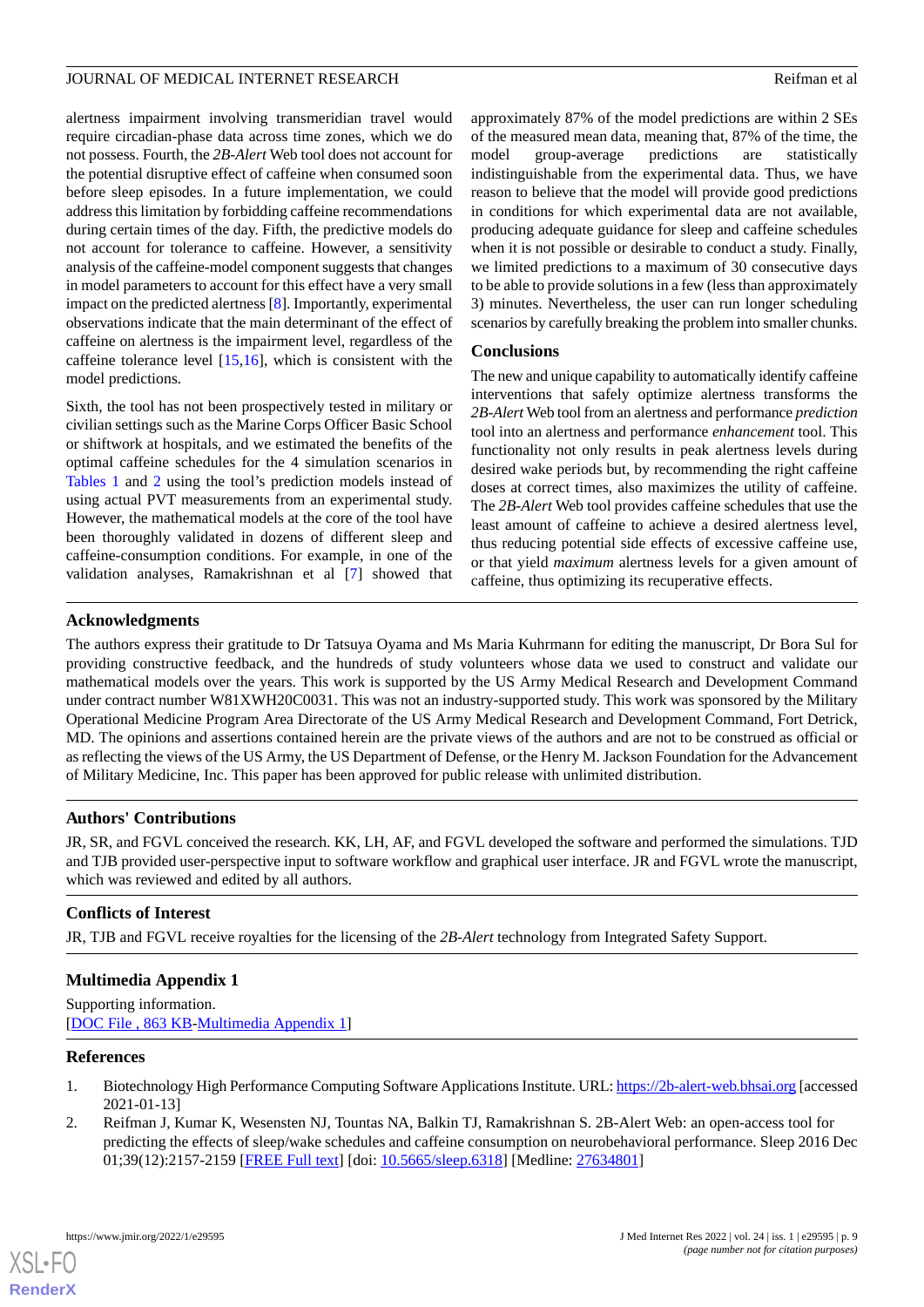#### JOURNAL OF MEDICAL INTERNET RESEARCH **Reference and the set of the set of the set of the set of the set of the set of the set of the set of the set of the set of the set of the set of the set of the set of the set of the s**

- <span id="page-9-0"></span>3. Rajaraman S, Gribok AV, Wesensten NJ, Balkin TJ, Reifman J. Individualized performance prediction of sleep-deprived individuals with the two-process model. J Appl Physiol (1985) 2008 Feb;104(2):459-468 [\[FREE Full text\]](https://journals.physiology.org/doi/10.1152/japplphysiol.00877.2007?url_ver=Z39.88-2003&rfr_id=ori:rid:crossref.org&rfr_dat=cr_pub%3dpubmed) [doi: [10.1152/japplphysiol.00877.2007](http://dx.doi.org/10.1152/japplphysiol.00877.2007)] [Medline: [18079260\]](http://www.ncbi.nlm.nih.gov/entrez/query.fcgi?cmd=Retrieve&db=PubMed&list_uids=18079260&dopt=Abstract)
- 4. Rajaraman S, Gribok AV, Wesensten NJ, Balkin TJ, Reifman J. An improved methodology for individualized performance prediction of sleep-deprived individuals with the two-process model. Sleep 2009 Oct;32(10):1377-1392 [[FREE Full text](http://europepmc.org/abstract/MED/19848366)] [doi: [10.1093/sleep/32.10.1377\]](http://dx.doi.org/10.1093/sleep/32.10.1377) [Medline: [19848366](http://www.ncbi.nlm.nih.gov/entrez/query.fcgi?cmd=Retrieve&db=PubMed&list_uids=19848366&dopt=Abstract)]
- <span id="page-9-9"></span>5. Rajdev P, Thorsley D, Rajaraman S, Rupp TL, Wesensten NJ, Balkin TJ, et al. A unified mathematical model to quantify performance impairment for both chronic sleep restriction and total sleep deprivation. J Theor Biol 2013 Aug 21;331:66-77 [[FREE Full text](https://linkinghub.elsevier.com/retrieve/pii/S0022-5193(13)00181-1)] [doi: [10.1016/j.jtbi.2013.04.013\]](http://dx.doi.org/10.1016/j.jtbi.2013.04.013) [Medline: [23623949\]](http://www.ncbi.nlm.nih.gov/entrez/query.fcgi?cmd=Retrieve&db=PubMed&list_uids=23623949&dopt=Abstract)
- <span id="page-9-3"></span>6. Ramakrishnan S, Laxminarayan S, Wesensten NJ, Kamimori GH, Balkin TJ, Reifman J. Dose-dependent model of caffeine effects on human vigilance during total sleep deprivation. J Theor Biol 2014 Oct 07;358:11-24. [doi: [10.1016/j.jtbi.2014.05.017\]](http://dx.doi.org/10.1016/j.jtbi.2014.05.017) [Medline: [24859426\]](http://www.ncbi.nlm.nih.gov/entrez/query.fcgi?cmd=Retrieve&db=PubMed&list_uids=24859426&dopt=Abstract)
- <span id="page-9-1"></span>7. Ramakrishnan S, Wesensten NJ, Balkin TJ, Reifman J. A unified model of performance: validation of its predictions across different sleep/wake schedules. Sleep 2016 Jan 01;39(1):249-262 [\[FREE Full text\]](http://europepmc.org/abstract/MED/26518594) [doi: [10.5665/sleep.5358](http://dx.doi.org/10.5665/sleep.5358)] [Medline: [26518594](http://www.ncbi.nlm.nih.gov/entrez/query.fcgi?cmd=Retrieve&db=PubMed&list_uids=26518594&dopt=Abstract)]
- <span id="page-9-2"></span>8. Ramakrishnan S, Wesensten NJ, Kamimori GH, Moon JE, Balkin TJ, Reifman J. A unified model of performance for predicting the effects of sleep and caffeine. Sleep 2016 Oct 01;39(10):1827-1841 [\[FREE Full text](http://europepmc.org/abstract/MED/27397562)] [doi: [10.5665/sleep.6164\]](http://dx.doi.org/10.5665/sleep.6164) [Medline: [27397562](http://www.ncbi.nlm.nih.gov/entrez/query.fcgi?cmd=Retrieve&db=PubMed&list_uids=27397562&dopt=Abstract)]
- <span id="page-9-4"></span>9. Vital-Lopez FG, Ramakrishnan S, Doty TJ, Balkin TJ, Reifman J. Caffeine dosing strategies to optimize alertness during sleep loss. J Sleep Res 2018 Oct;27(5):e12711 [\[FREE Full text\]](https://doi.org/10.1111/jsr.12711) [doi: [10.1111/jsr.12711](http://dx.doi.org/10.1111/jsr.12711)] [Medline: [29808510\]](http://www.ncbi.nlm.nih.gov/entrez/query.fcgi?cmd=Retrieve&db=PubMed&list_uids=29808510&dopt=Abstract)
- <span id="page-9-6"></span><span id="page-9-5"></span>10. Army Techniques Publication ATP 6-22.5 A Leader's Guide To Soldier Health And Fitness. United States: Army Techniques Publication; 2016.
- 11. Dawson D, Reid K. Fatigue, alcohol and performance impairment. Nature 1997 Jul 17;388(6639):235. [doi: [10.1038/40775\]](http://dx.doi.org/10.1038/40775) [Medline: [9230429\]](http://www.ncbi.nlm.nih.gov/entrez/query.fcgi?cmd=Retrieve&db=PubMed&list_uids=9230429&dopt=Abstract)
- <span id="page-9-7"></span>12. Williamson AM, Feyer AM, Mattick RP, Friswell R, Finlay-Brown S. Developing measures of fatigue using an alcohol comparison to validate the effects of fatigue on performance. Accid Anal Prev 2001 May;33(3):313-326. [doi: [10.1016/s0001-4575\(00\)00045-2](http://dx.doi.org/10.1016/s0001-4575(00)00045-2)] [Medline: [11235793\]](http://www.ncbi.nlm.nih.gov/entrez/query.fcgi?cmd=Retrieve&db=PubMed&list_uids=11235793&dopt=Abstract)
- <span id="page-9-8"></span>13. Borkenstein R. The Role of the Drinking Driver in Traffic Accidents (the Grand Rapids Study). Bloomington: Indiana University; 1974.
- <span id="page-9-10"></span>14. Martin TL, Solbeck PA, Mayers DJ, Langille RM, Buczek Y, Pelletier MR. A review of alcohol-impaired driving: the role of blood alcohol concentration and complexity of the driving task. J Forensic Sci 2013 Sep;58(5):1238-1250. [doi: [10.1111/1556-4029.12227\]](http://dx.doi.org/10.1111/1556-4029.12227) [Medline: [23879433](http://www.ncbi.nlm.nih.gov/entrez/query.fcgi?cmd=Retrieve&db=PubMed&list_uids=23879433&dopt=Abstract)]
- <span id="page-9-11"></span>15. Landolt H, Rétey JV, Adam M. Reduced neurobehavioral impairment from sleep deprivation in older adults: contribution of adenosinergic mechanisms. Front Neurol 2012;3:62 [\[FREE Full text\]](https://doi.org/10.3389/fneur.2012.00062) [doi: [10.3389/fneur.2012.00062\]](http://dx.doi.org/10.3389/fneur.2012.00062) [Medline: [22557989](http://www.ncbi.nlm.nih.gov/entrez/query.fcgi?cmd=Retrieve&db=PubMed&list_uids=22557989&dopt=Abstract)]
- <span id="page-9-12"></span>16. Rétey JV, Adam M, Gottselig JM, Khatami R, Dürr R, Achermann P, et al. Adenosinergic mechanisms contribute to individual differences in sleep deprivation-induced changes in neurobehavioral function and brain rhythmic activity. J Neurosci 2006 Oct 11;26(41):10472-10479 [[FREE Full text](http://www.jneurosci.org/cgi/pmidlookup?view=long&pmid=17035531)] [doi: [10.1523/JNEUROSCI.1538-06.2006](http://dx.doi.org/10.1523/JNEUROSCI.1538-06.2006)] [Medline: [17035531\]](http://www.ncbi.nlm.nih.gov/entrez/query.fcgi?cmd=Retrieve&db=PubMed&list_uids=17035531&dopt=Abstract)
- 17. Caffeine for the Sustainment of Mental Task Performance Formulations for Military Operations. Washington, DC: The National Academies Press; 2001.

#### **Abbreviations**

**BAC:** blood alcohol concentration **h:** hours **PVT:** psychomotor vigilance test **RT:** response time **TSD:** total sleep deprivation

*Edited by R Kukafka; submitted 14.04.21; peer-reviewed by R Marshall, YH Lin, YS Huang; comments to author 24.09.21; revised version received 12.10.21; accepted 15.11.21; published 27.01.22*

*Please cite as:*

*Reifman J, Kumar K, Hartman L, Frock A, Doty TJ, Balkin TJ, Ramakrishnan S, Vital-Lopez FG 2B-Alert Web 2.0, an Open-Access Tool for Predicting Alertness and Optimizing the Benefits of Caffeine: Utility Study J Med Internet Res 2022;24(1):e29595 URL: <https://www.jmir.org/2022/1/e29595> doi: [10.2196/29595](http://dx.doi.org/10.2196/29595) PMID:*

```
XSL•FO
RenderX
```